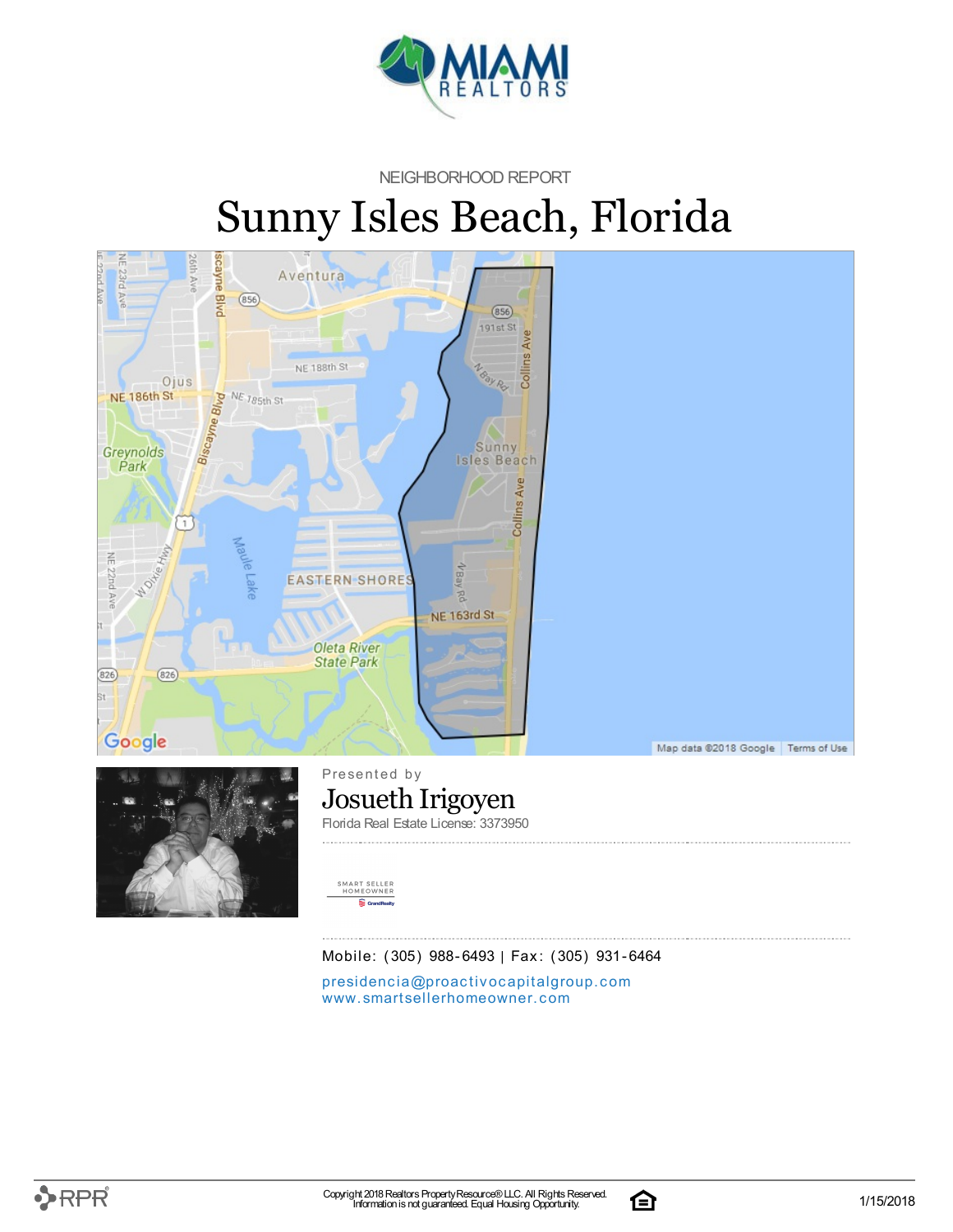

## Neighborhood: Housing Stats and Charts

|                                                         | <b>Sunny Isles Beach</b> | <b>Miami-Dade County</b> | <b>Florida</b> | USA     |
|---------------------------------------------------------|--------------------------|--------------------------|----------------|---------|
| <b>Median Estimated Home Value</b>                      | \$406K                   | \$305K                   | \$238K         | \$228K  |
| <b>Estimated Home Value 12-Month Change</b>             | $+3.8\%$                 | $+5.4\%$                 | +7.1%          | $+2.6%$ |
| <b>Median List Price</b>                                | \$785K                   | \$392K                   | \$265K         | \$95K   |
| <b>List Price 1-Month Change</b>                        | $+1.9%$                  | $+0.8\%$                 | $+1.9%$        | -4%     |
| List Price 12-Month Change                              | +13.8%                   | $+6.3%$                  | +6.4%          | $+5.7%$ |
| <b>Median Home Age</b>                                  | 30                       | 40                       | 34             | 45      |
| Own                                                     | 55%                      | 54%                      | 65%            | 64%     |
| Rent                                                    | 45%                      | 46%                      | 35%            | 36%     |
| \$ Value of All Buildings for which Permits Were Issued |                          | \$395M                   | \$7.82B        | \$102B  |
| % Change in Permits for All Buildings                   |                          | $+64%$                   | $+13%$         | $+2%$   |
| % Change in \$ Value for All Buildings                  |                          | +57%                     | $+15%$         | $+7%$   |

#### Median Sales Price vs. Sales Volume

Thischart comparesthe price trend and salesvolume for homesin an area. Home pricestypically followsales volume, with a time lag, since sales activity is the driver behind price movements.

Data Source: Public records and listings data

Update Frequency: Monthly

**Median Sales Price** Public Records **Median Sales Price** Listings

Sales Volume Public Records

Sales Volume Listings



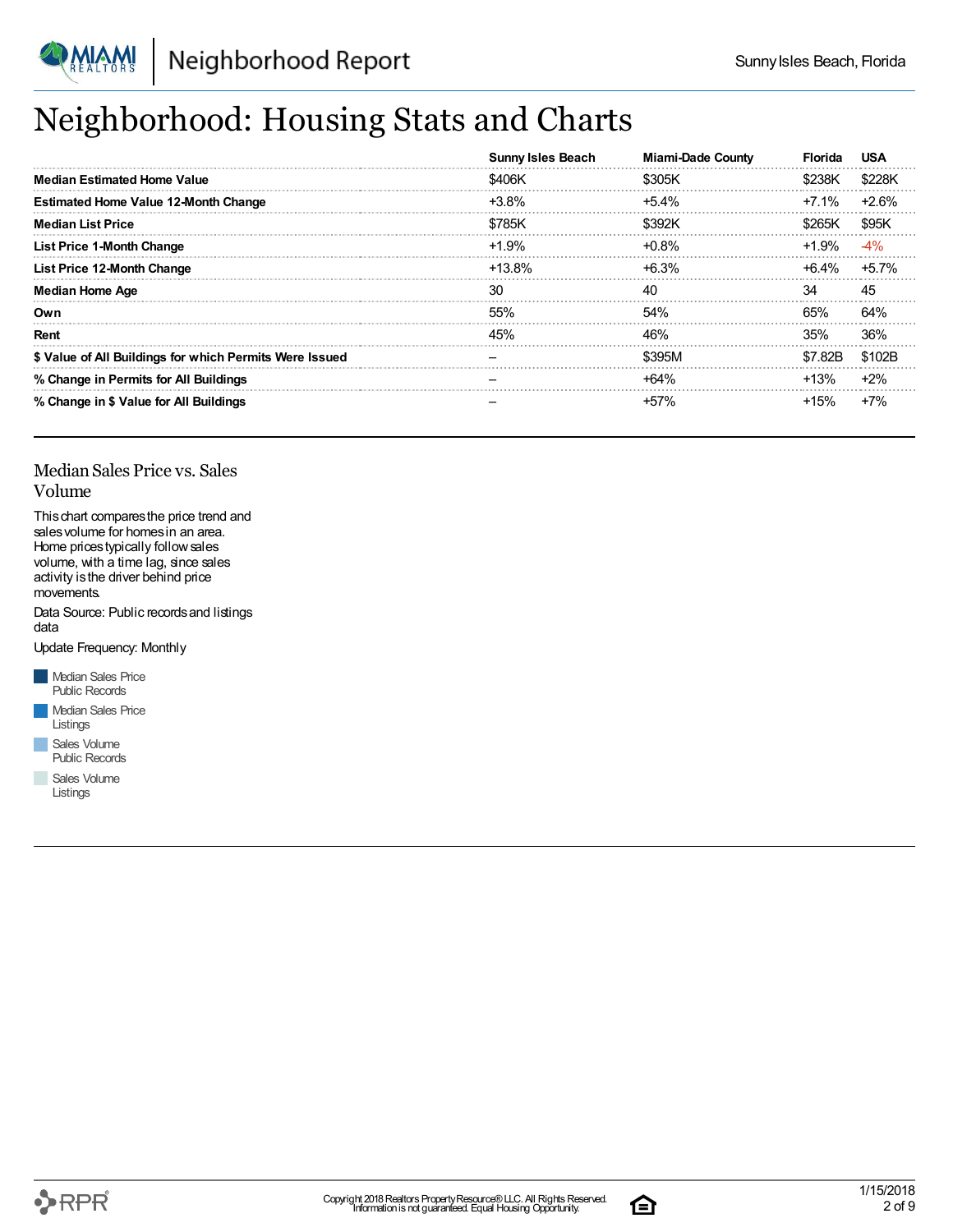

 $> $1100K$  64

l 5

l 5

 $$1000K - $1100K$  6 \$900K - \$1000K

> \$800K - \$900K 18 \$700K - \$800K 9 \$600K - \$700K

\$500K - \$600K 18

 $<$  \$500K 168

#### Median Listing Price vs. Listing Volume

Thischart comparesthe listing price and listing volume for homesin an area. Listing prices often follow listing volume, with a time lag, because supply can drive price movements.

Data Source: On- and off-market listings sources

Update Frequency: Monthly

**Median List Price Listing Volume** 

| <b>Median List Price</b> |                      |            |            |            |            |            |
|--------------------------|----------------------|------------|------------|------------|------------|------------|
| \$800K ··············    |                      |            |            |            |            |            |
|                          |                      |            |            |            |            |            |
| \$400K -                 |                      |            |            |            |            |            |
| \$200K                   |                      |            |            |            |            |            |
| $$0 -$<br>Jan<br>'15     | Jul<br>'15           | Jan<br>'16 | Jul<br>'16 | Jan<br>'17 | Jul<br>'17 | Jan<br>'18 |
| <b>Listing Volume</b>    |                      |            |            |            |            |            |
| 2.000                    |                      |            |            |            |            |            |
| $1,500 -$                |                      |            |            |            |            |            |
| 1.000                    |                      |            |            |            |            |            |
| $500 -$                  |                      |            |            |            |            |            |
| 0.                       |                      |            |            |            |            |            |
| Jan<br>'15               | Jul<br>$^{\prime}15$ | Jan<br>'16 | Jul<br>'16 | Jan<br>'17 | Jul<br>'17 | Jan<br>'18 |

#### Price Range of Homes Sold

Thischart showsthe distribution of homes reported sold in the past six monthswithin different price rangesin the area of your search. The amount shown for the subject property is sold data where available, or the property's estimated value when salesdata are unavailable (such asa non-disclosure state) or provided in range format.

Data Source: Public recordsand MLS data where licensed

Update Frequency: Monthly

Sales Count By Price Range

#### Price per Square Foot of Homes Sold

Thischart showsthe distribution of homes reported sold in the past six monthsat different pricesper square foot (living area sourced from public records).

Data Source: Public recordsand MLS data where licensed

Update Frequency: Monthly



Sales Count By Price Per Sq Ft



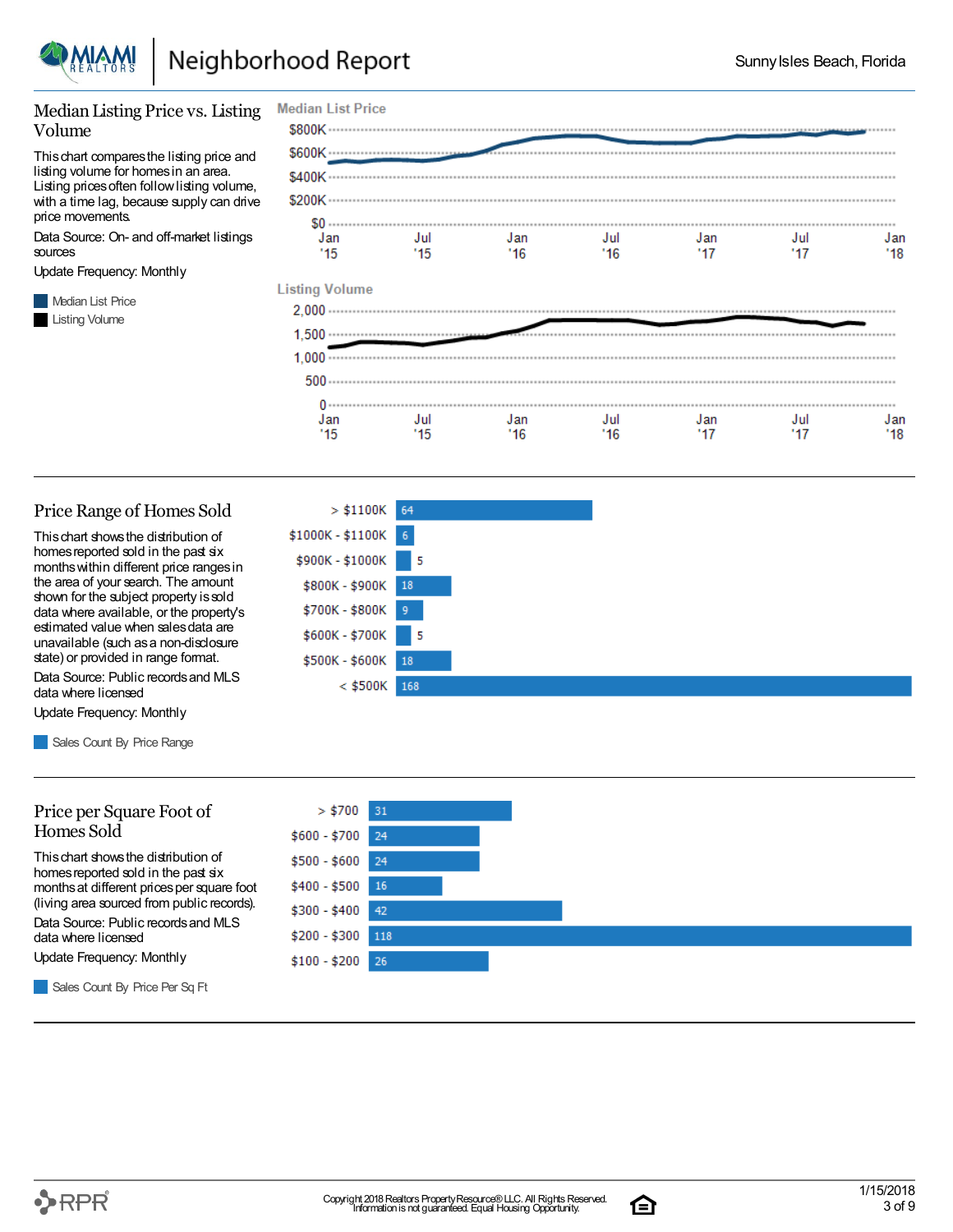

### Neighborhood Report



#### Number of Bedroomsin Homes Sold

Thischart showsthe distribution of homes reported sold in the past six months, according to the number of bedrooms, in the area of your search.

Data Source: Public records data

Update Frequency: Monthly

Sales Count by Bedroom



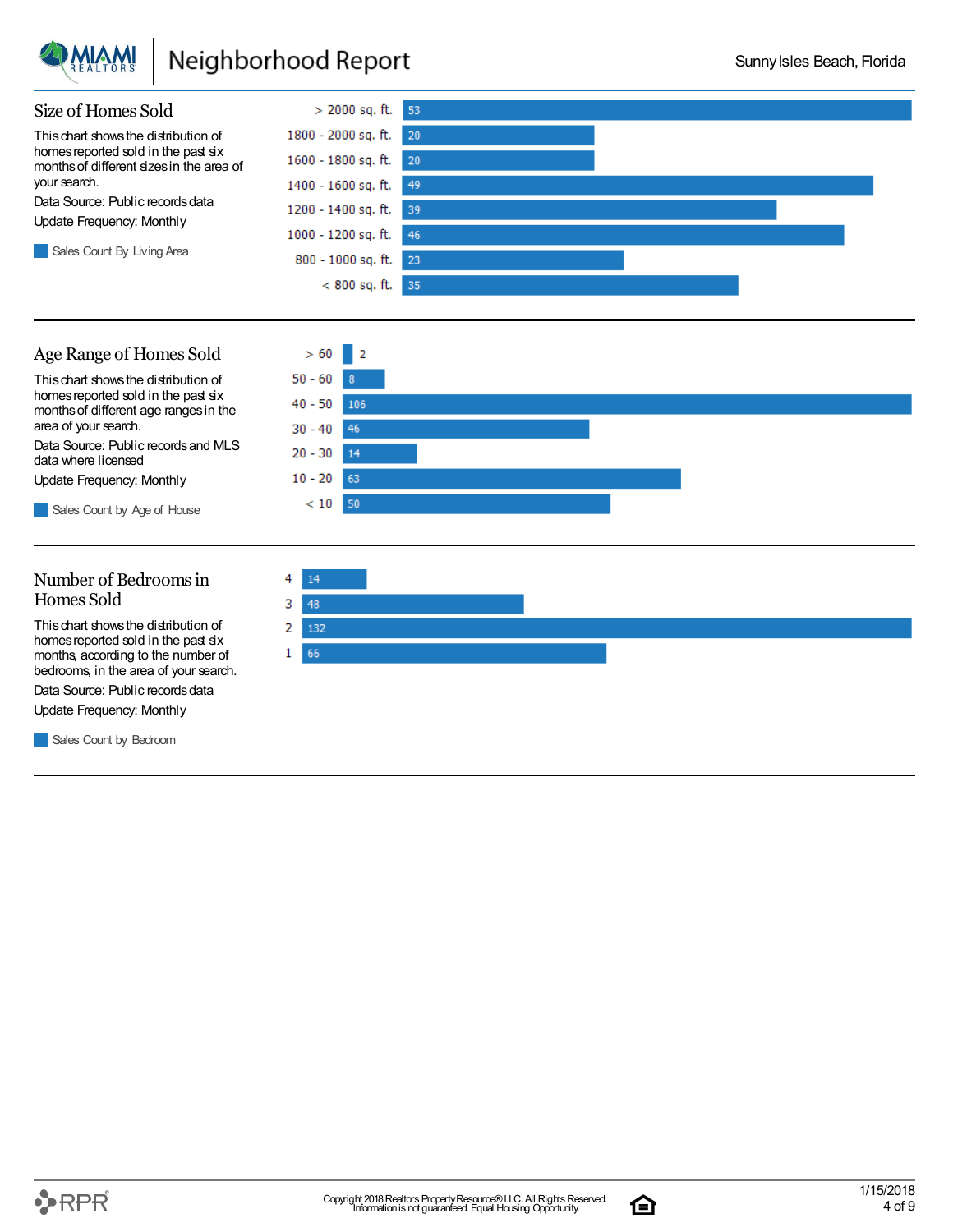

## Neighborhood: People Stats and Charts

|                                     | Sunnv Isles Beach | Miami-Dade County | Florida | USA     |
|-------------------------------------|-------------------|-------------------|---------|---------|
|                                     | 21.8K             | 2.64M             | 19.6M   | 317M    |
| <b>Population Density per Sq Mi</b> | 21.5K             | .39K              | 366     |         |
| tion Change since 2010              | $+17.2%$          | $+4.2%$           | $+4.3%$ | $+2.4%$ |
| Median Age                          | 5 <sup>1</sup>    | 39                |         | 38      |
| Male / Female Ratio                 | 49%               | 49%               | 49%     | 49%     |

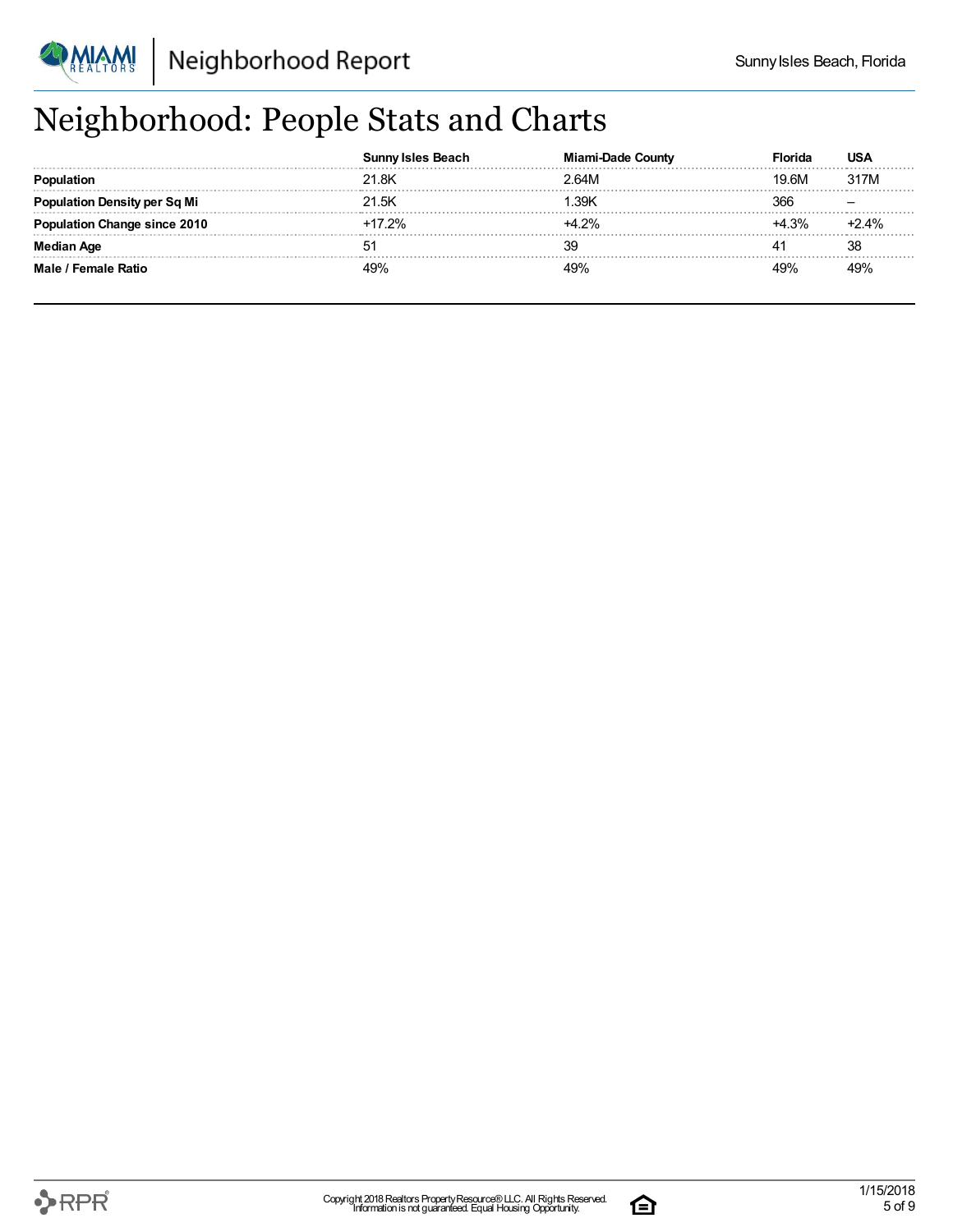

### Neighborhood Report



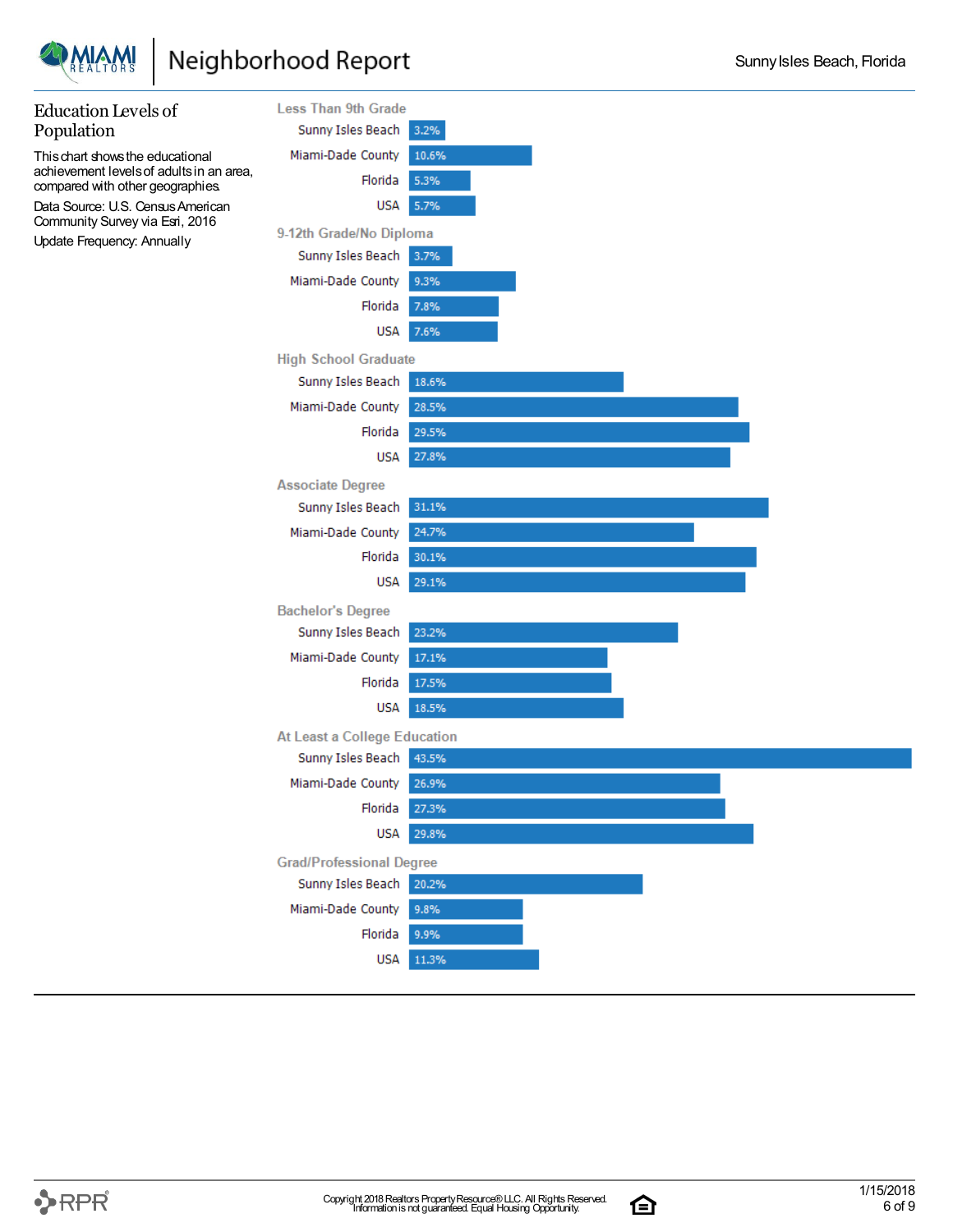

### Neighborhood Report



election. Data Source: USElectionAtlas.org

Update Frequency: Quadrennially

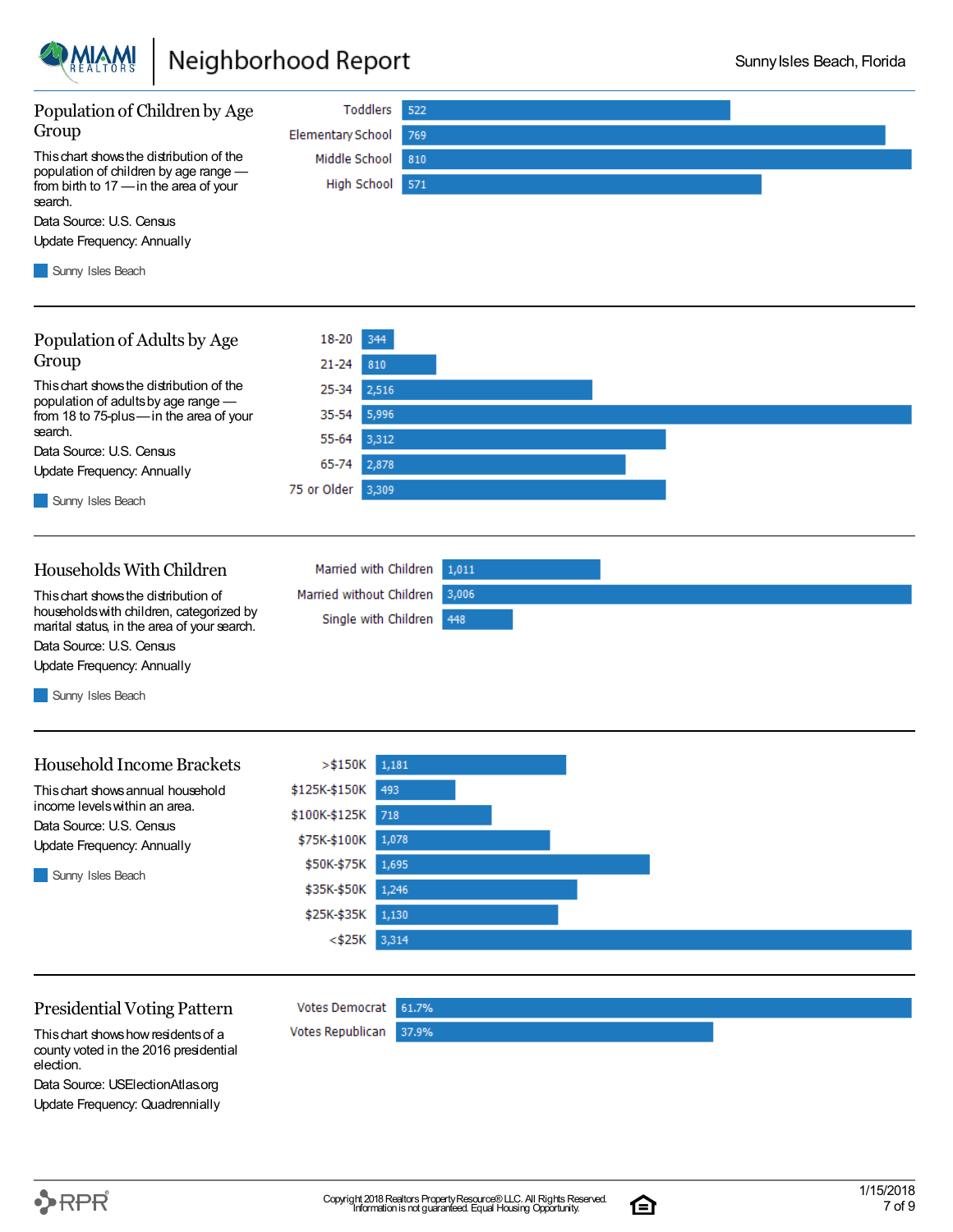

### Neighborhood: Economic Stats and Charts

|                         | eacn     | eacn     | งนทณ  | ⊦lor<br>rıda | USA      |
|-------------------------|----------|----------|-------|--------------|----------|
| Income Per Capita       |          |          |       | 829 i        |          |
| <b>Household Income</b> | \$47.183 | \$47.183 | 3 129 | \$47,507     | \$53.889 |
| Rate                    |          |          |       | $3.8\%$      | 4.1%     |
| umber                   |          |          | 63.5K | 386K         | 6.62M    |
| Number                  |          |          | .32M  | 9.69M        | 154M     |
| orce Number             |          |          | 39M   | 10.1M        | 161M     |

#### Unemployment Rate

**Florida USA** 



| <b>Occupational Categories</b>                         | Professional, Scientific and Technical      | 1,587        |
|--------------------------------------------------------|---------------------------------------------|--------------|
| This chart shows categories of                         | Retail Trade                                | 1,405        |
| employment within an area.<br>Data Source: U.S. Census | <b>Health Care and Social Assistance</b>    | 1,057        |
| Update Frequency: Annually                             | <b>Accommodation and Food</b>               | 932          |
| Sunny Isles Beach                                      | Real Estate, Rental and Leasing             | 787          |
|                                                        | Other                                       | 698          |
|                                                        | Administrative Support and Waste Management | 666          |
|                                                        | Education                                   | 656          |
|                                                        | <b>Finance and Insurance</b>                | 570          |
|                                                        | <b>Transportation and Warehousing</b>       | 553          |
|                                                        | Wholesale Trade                             | 491          |
|                                                        | Manufacturing                               | 477          |
|                                                        | Construction                                | 313          |
|                                                        | Arts, Entertainment and Recreation          | 291          |
|                                                        | <b>Public Administration</b>                | 289          |
|                                                        | Information                                 | 217          |
|                                                        | Agriculture, Forestry, Fishing and Hunting  | 34           |
|                                                        | Business Management 16                      |              |
|                                                        | <b>Utilities</b>                            | 0 or no data |
|                                                        | Mining                                      | 0 or no data |



白